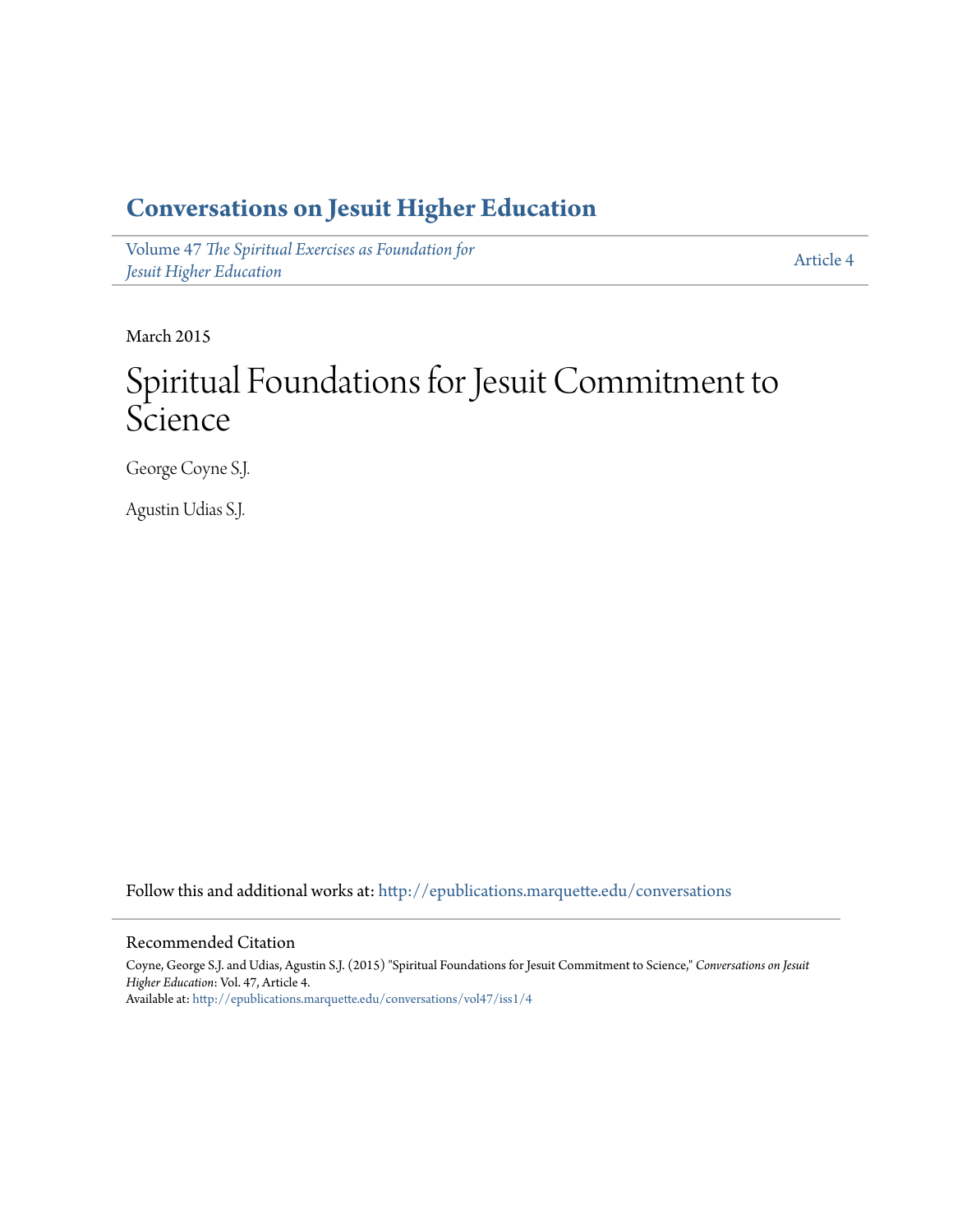## Spiritual Foundations for Jesuit Commitment to Science

**By George Coyne, S.J., and Agustín Udías, S.J.**

rom its foundation in the 16th century, the Society of Jesus has shown a continuous institutional commitment to the natural sciences, a new educational phenomenon in the Catholic Church. After a brief historical overview, we will attempt to find an understanding of this Jesuit dedication to science in the tradition of Ignatian spirituality.

Francisco Contractor Contractor Contractor Contractor Contractor Contractor Contractor Contractor Contractor Contractor Contractor Contractor Contractor Contractor Contractor Contractor Contractor Contractor Contractor Con The presence of Jesuits in different fields of the natural sciences has played a significant role both in the history of the Society of Jesus and in the history of science. In fact, the work of Jesuits in science must be seen in the context of the overall history of science. From its earliest days the Society began to undertake education as the key instrument of its apostolic work. Thus, the history of Jesuit involvement in the sciences begins with the first Jesuit schools. A few years after its founding in 1540 by St. Ignatius of Loyola (1491-1556), the Society began to get involved in education, starting with the training of its own members. In 1544 there were seven colleges or residences for Jesuit students near the universities of Paris, Louvain, Cologne, Padua, Alcalá de Henares, Valencia, and Coimbra. A few years later Jesuits began to establish their own institutions, where they themselves also took charge of teaching non-Jesuit students.

This establishment of colleges and universities was for St. Ignatius a new and somewhat unplanned orientation of the recently created religious order. Colleges became, even during St. Ignatius's lifetime, the most important instrument of the order's apostolic work. At his death in 1556 the Society of Jesus already had 35 colleges in different countries of Europe and one in India. The network of Jesuit schools and universities spread rapidly so that in the 18th century there were about 625 of them. Jesuits also established colleges and universities in America, India, and the Philippines. Scientific work progressed at almost all of these colleges in Europe, where astronomical observatories were installed. The extraordinary adventure of the Jesuit astronomers in China started, for instance, from one of those early colleges, the Roman College founded in 1551. Matteo Ricci studied there in the famous school of mathematics under Christopher Clavius, and from the time of his arrival to Beijing in 1601 science provided his entrance into Chinese culture. For 150 years thereafter, Jesuits were the directors of the Imperial Astronomical Observatory and held the dignity of mandarins.

Clavius, from his influential position at the Roman College, made a great effort to introduce the teaching of mathematical science in Jesuit colleges, and this was finally accepted among the norms established for all Jesuit schools. The first official mention about teaching mathematics in Jesuit schools is found in the Constitutions, Part IV, written by St. Ignatius, where when treating about the subjects to be taught in the Jesuit universities he says: "there must be taught logic, physics, metaphysics and moral theology and also mathematics, with the due moderation for the end that is intended."

This first century of the Society's history coincided with the origins of modern science, and Jesuit professors were in contact with many of the key scientists of those times, such as Francis Bacon (1561-1626), Tycho Brahe (1546-1601), Galileo Galilei (1564-1642), Johann Kepler (1571-1630), and Christian Huygens (1629-1695). (It is of some interest to note that later on among noted scientists who were students in Jesuit schools one finds

*George Coyne, S.J., is the former director of the Vatican Observatory, 1978- 2006. He is currently McDevitt chair of religious philosophy at Le Moyne College. Agustin Udías, S.J., is a professor emeritus of geophysics at Universidad Complutense in Madrid and a member of Academia Europaea; he does research in seismology.*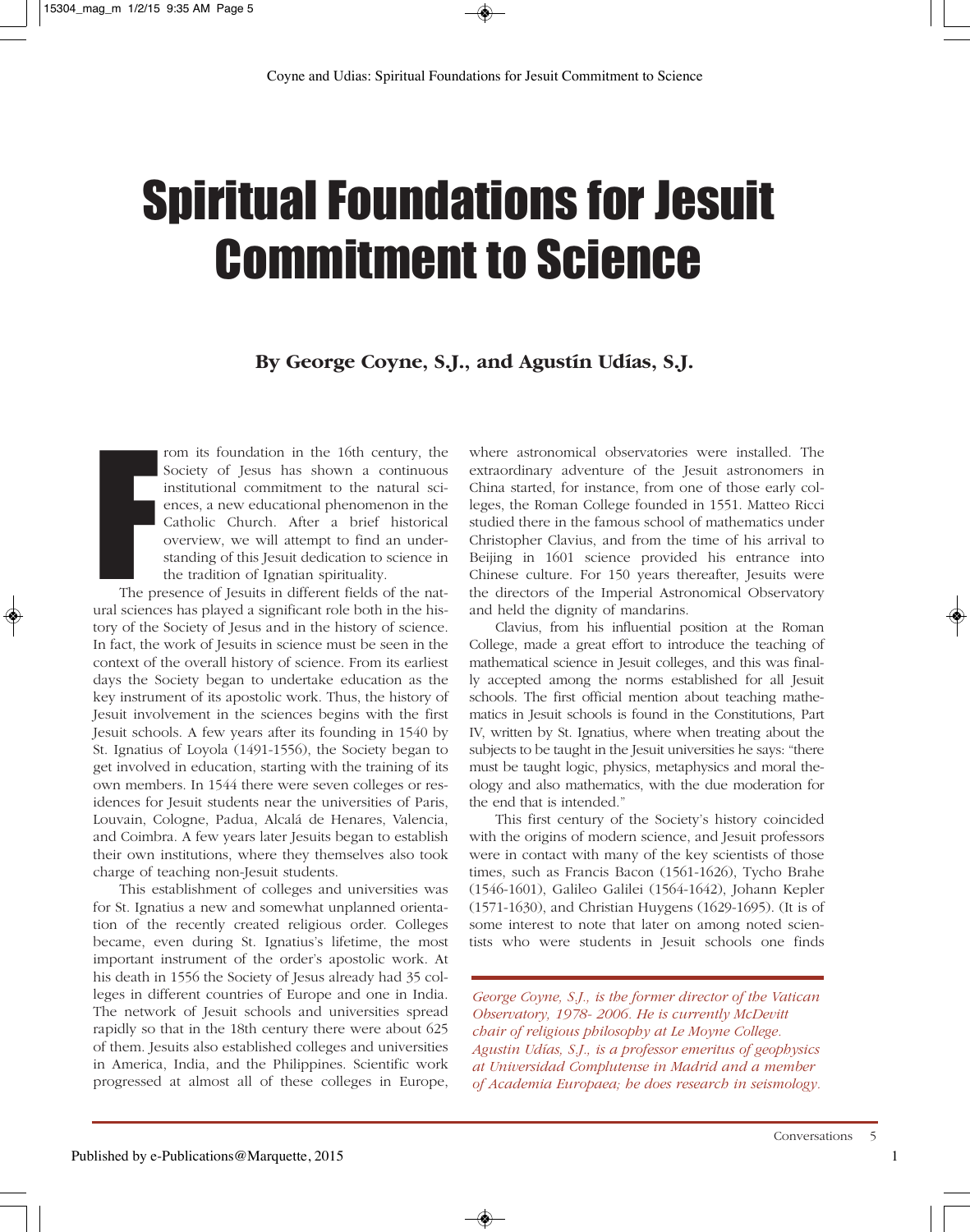Torricelli, Descartes, Laplace, Volta, Buffon, and Lalande). Jesuit missionaries introduced European mathematics and astronomy to China and India. Jesuits explored the new lands of America from Canada to Patagonia, and they were the first Europeans to navigate the great rivers: the Mississippi, the Amazon, and the Orinoco. Their interest in geography led to an impressive work of cartography, preparing the first maps of many regions of America, China, India, Tibet, and Ethiopia.

complex organisms, including ourselves, has occurred by natural processes intrinsic to a universe which is about 14 billion years old and contains about  $10^{22}$  stars. Evolution in an expanding universe is still occurring in marvelous ways. The universe is not all predetermined (see *Conversations*, No. 40, Protestant. 40-42). This scientific view of the evolutionary universe and of our place in it opens one to spiritual reflections which are at the core of Ignatian spirituality.

This work was interrupted by the suppression of the order by Pope Clement XIV in 1773. After their restoration in 1814, the Jesuits found that the situation with respect to science had changed. Science had made great progress and was firmly established with branches in physics, chemistry, geology, and biology. The situation was thus very different from what it had been before the suppression of the Society. In this period Jesuit scientific work changed with respect to the earlier periods and had a somewhat apologetic character aimed against those who, especially during the Enlightenment, attacked the Church as an enemy of science. Science was considered by many to be a field that was alien, if not hostile, to religion. Jesuits felt the need to show by their scientific work that there is no incompatibility between science and faith. Beginning in 1825, Jesuits established a new network of about 70 observatories



Fr. James B. Macelwane – great seismologist at Saint Louis University.

Such reflections bring us to recognize our role as co-creators in God's continuous creation of the universe. We, in a special way, share in the creativity which God desired the universe to have. The apostolic work of a Jesuit derives from the very nature of the universe, and this has a particular significance for Jesuit scientists. Scientific research cannot be separated from faith, our relationship of love to God, the source of all creativity in the universe. Jesuit identity is much more than what Jesuits do. It is bound intimately to the very nature of the universe. From this foundational connection of Ignatian spirituality to the very nature of the universe which science explores we reflect upon the following characteristics of that spirituality.

In the early Society beginning with St. Ignatius there is the constant refrain: "finding God in all things." This is particularly evident in the last meditation of the Spiritual Exercises, the

throughout the world. Those installed in Africa, Asia, and Central and South America were, in many instances, the first such scientific institutions in those countries.

After this overview of the five centuries of Jesuit scientific tradition, unique in the Catholic Church, one may wonder how this constant involvement of Jesuits in science is to be explained. Obviously other religious orders have also had important scientists. For example, the Augustinian Gregor Mendel was a pioneer in the understanding of genetics. But among Jesuits there has been a continuous, almost institutional, presence from the very founding of the Society up to the present day. We suggest that Ignatian spirituality is an important factor in an attempt to understand this phenomenon and that all aspects of that spirituality derive from the very nature of the universe that Jesuit scientists explore.

Science has shown that the evolution in the universe of

"Contemplation to Attain Love." Here one is asked: "to look how God dwells in creatures, in the elements, in the plants, in the animals, in men [in me, myself]… and to consider how God works and labors for me in all things created on the face of the earth." Thus, all things, people, and circumstances are occasions for finding God.

Jerónimo Nadal, a companion of St. Ignatius, refers to what has been called the "Jesuit way" with the expression "contemplatives in action." This implies a union between prayer and action. There is no activity, no matter how profane it may look, that cannot be transformed into prayer. Teaching mathematics or physics in a university, observing the light from a distant galaxy, or drawing a map of an unknown region are activities that a Jesuit finds perfectly compatible with his vocation. Through them he seeks to find God in his life.